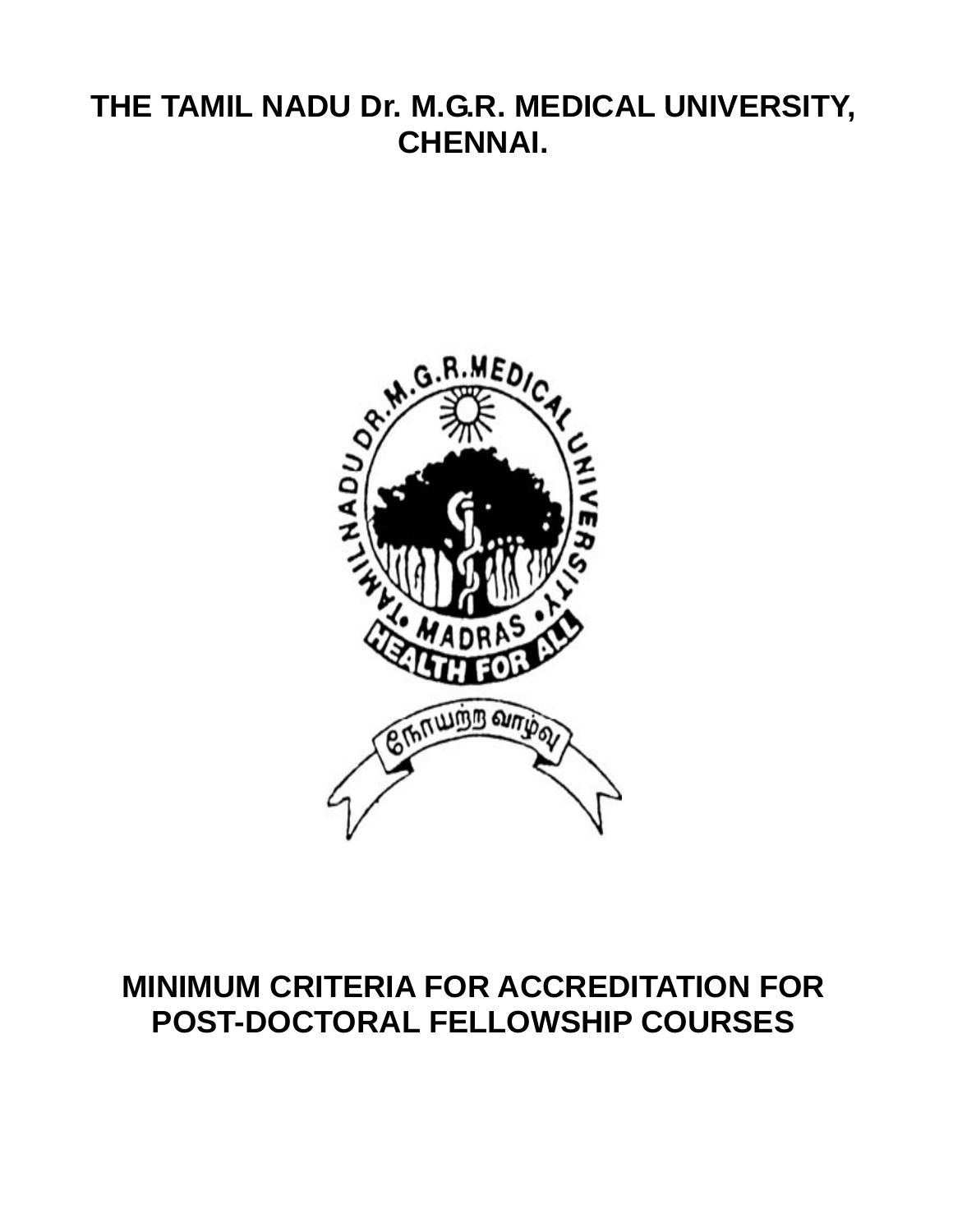- 2 -

Minimum Criteria for Accreditation for Post-Doctoral Fellowship Courses Please note that these are liable for change as per the decisions taken by the University from time to time.

1. Minimum Criteria of Patient care in each speciality (for ONE seat \*\*) \*\* For training of two candidates the minimum number of beds and General beds should be 1.5 times the number of required for intake of one Candidate as mentioned above

## **Hospital Total Beds : 100**

| <b>Specialties</b>                                                                                                                                                          | Indoor beds<br>in the<br>specialty | General<br>beds * in the<br>specialty | Outpatient<br>attendance<br>per year | General<br>*OPD | Inpatient<br>occupancy<br>per year | General<br>bed*<br>occupancy |
|-----------------------------------------------------------------------------------------------------------------------------------------------------------------------------|------------------------------------|---------------------------------------|--------------------------------------|-----------------|------------------------------------|------------------------------|
| Intensive care<br>Toxicology                                                                                                                                                | 20                                 | 30%                                   | 2,500                                | 30%             | 500                                | 30%                          |
| <b>Surgery</b><br>Minimal access<br>surgery Breast<br>diseases                                                                                                              |                                    |                                       |                                      |                 |                                    |                              |
| <b>Surgical</b><br>Gastroenterology<br>Hepatobiliary<br>Esophageal surgery<br>Colorectal surgery                                                                            |                                    |                                       |                                      |                 |                                    |                              |
| <b>Cardiothoracic</b><br>Valve conserving<br>surgery Total Arterial<br>Revascularisation                                                                                    |                                    |                                       |                                      |                 |                                    |                              |
| <b>Obstetrics and</b><br><b>Gynaecology</b><br>Pelvic floor disorders<br>Gynaecology                                                                                        |                                    |                                       |                                      |                 |                                    |                              |
| <b>Orthopaedics</b><br>Joint Replacement<br>Spine Surgery<br><b>Orthopaedics Oncology</b><br><b>Paediatirc Orthopaedics</b><br><b>Limb Reconstructive</b><br><b>Surgery</b> |                                    |                                       |                                      |                 |                                    |                              |
| <b>Neurosurgery</b>                                                                                                                                                         |                                    |                                       |                                      |                 |                                    |                              |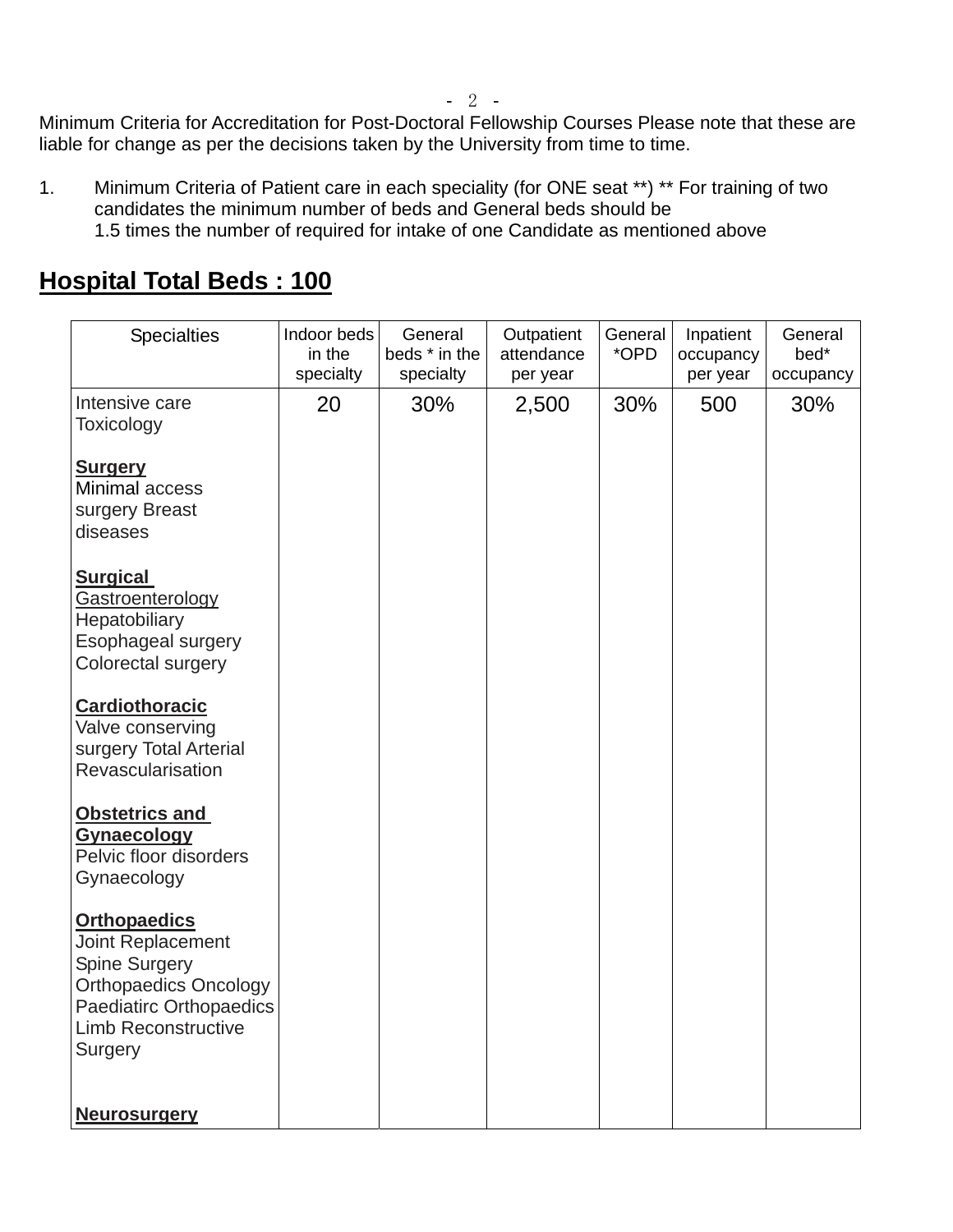| <b>Neuro Psychiatry</b><br><b>Paediatric Neurology</b><br>Micro Neurosurgery<br>Disability and<br>Rehabilitation<br><b>Spine Surgery</b>                                                                                                                 |                                                                                                                                                                          |  |                                                                   |  |  |  |  |
|----------------------------------------------------------------------------------------------------------------------------------------------------------------------------------------------------------------------------------------------------------|--------------------------------------------------------------------------------------------------------------------------------------------------------------------------|--|-------------------------------------------------------------------|--|--|--|--|
| <u>ENT</u><br>Implantation otology<br>Paediatric<br>otorhinolaryngology<br>Phono surgery                                                                                                                                                                 |                                                                                                                                                                          |  |                                                                   |  |  |  |  |
| <b>Urology</b><br><b>Paediatric Urology</b>                                                                                                                                                                                                              |                                                                                                                                                                          |  |                                                                   |  |  |  |  |
| <b>Paediatric Surgery</b><br><b>Intersex Cardiology</b><br>Advanced<br>Echocardiography<br><b>Critical Care in</b><br>Cardiology Paediatric<br><b>Cardiac Interventions</b><br><b>Clinical Cardiology</b><br>Epidemiology and<br><b>Outcome Research</b> |                                                                                                                                                                          |  |                                                                   |  |  |  |  |
| <b>Anaesthesia</b><br>Paediatric Anaesthesia<br>Nerve blocks and pain<br>Management<br>Cardiac Anaesthesia<br>Neuro Anaesthesia                                                                                                                          |                                                                                                                                                                          |  | The minimum work load in respect of the procedures carried out in |  |  |  |  |
| <b>Radiology</b><br>Onco Radiology<br><b>Interventional Radiolog</b>                                                                                                                                                                                     | each specialty may be furnished in the application form, for the<br>University to determine the potential of fellowship training available in<br>respective specialties. |  |                                                                   |  |  |  |  |
| <b>Gastroenterology</b><br>Endoscopy<br>Hepatology                                                                                                                                                                                                       |                                                                                                                                                                          |  |                                                                   |  |  |  |  |
| <b>Cardiology</b><br>Advanced<br>Echocardiography                                                                                                                                                                                                        |                                                                                                                                                                          |  |                                                                   |  |  |  |  |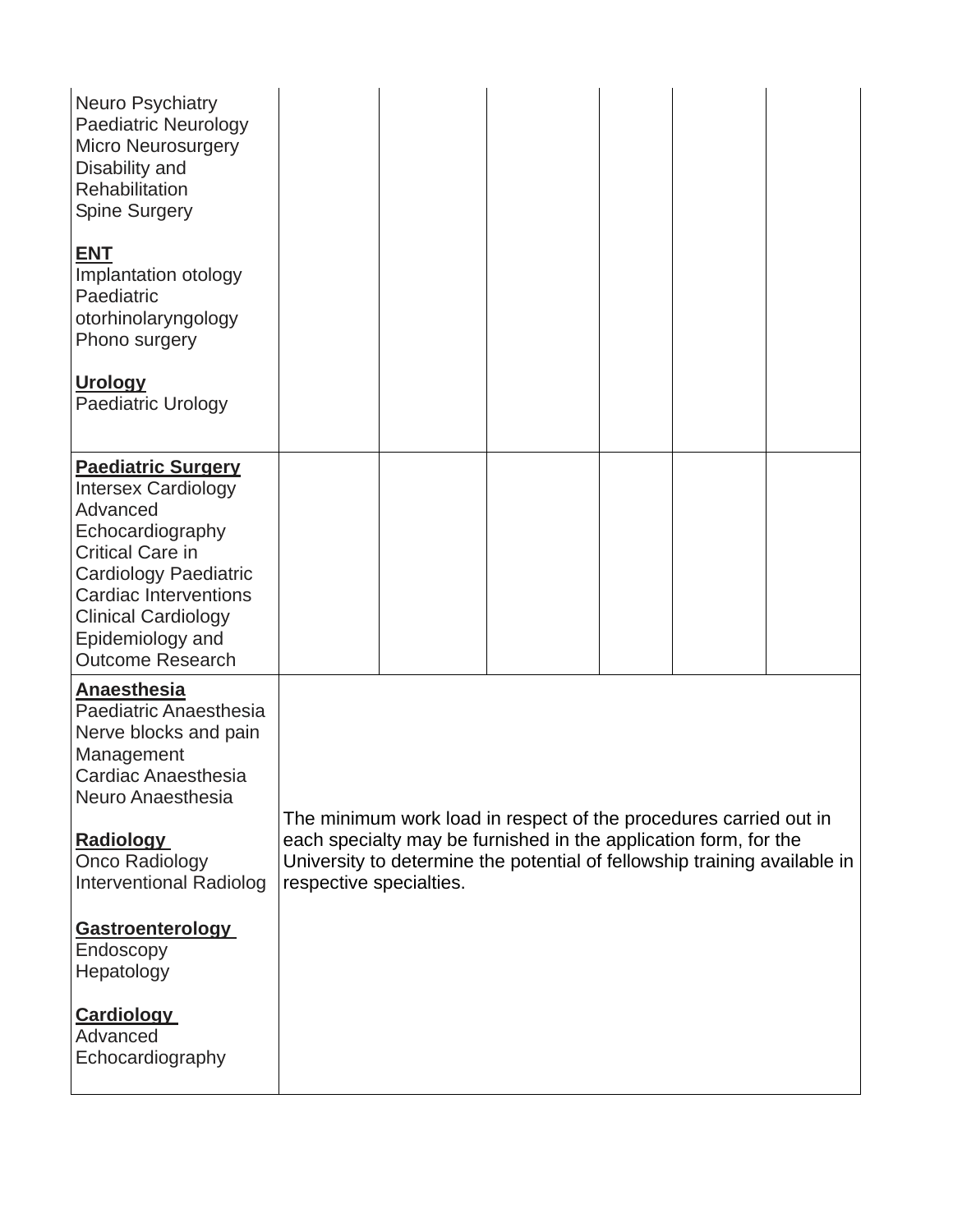# **2. Staff : - (Common for all specialties)**

| S.No. | <b>Particulars</b>                                                                                                                                                                                               | For One<br>Candidate | For Two<br>Candidates |  |  |
|-------|------------------------------------------------------------------------------------------------------------------------------------------------------------------------------------------------------------------|----------------------|-----------------------|--|--|
| a.    | Senior Consultant with 8 years experience after MD/MS/DNB<br>/MCh/DM in the speciality applied for                                                                                                               |                      |                       |  |  |
| b.    | Junior Consultants with 5 years experience after MD/MS/DNB/<br>MCh/DM in the specialty applied for                                                                                                               |                      |                       |  |  |
|       | Note: Out of the Two consultants (one Senior and one Junior), atleast one should be a<br>recognized Post Graduate Teacher while atleast One should be employed on Full Time<br>salaried basis in the speciality. |                      |                       |  |  |
| C.    | Whole time registrar / Sr. residents with postgraduate qualification<br>in the speciality applied for.                                                                                                           | $\mathcal{P}$        |                       |  |  |
| d.    | Whole time Resident with or without -postgraduation qualification                                                                                                                                                |                      |                       |  |  |

# **3. Emergency Medicine/Critical Care:**

 Should have 24 hours emergency services having adequate number of beds with supportive facilities for resuscitation and good medical cover.

# **4. For Surgical Specialties:**

- Adequate number of operation theatres
- Adequate equipments as required for the concerned speciality
- Anaesthesiologists both for the service and training of candidates
- Other para medical staff to help in the operation theatre
- Intensive care unit for surgical emergencies
- Post operative ward

# **5. Supportive Services:-**

- Radiology and other essential contrast studies
- Clinical Haematology
- Clinical Microbiology
- Clinical Pathology/Histopathology and Cytology
- Any special investigative procedures required for the concerned specialty.

Department of Dietetics with trained dietician.

# **6. Physical Facilities :-**

#### **a) Out patient department :**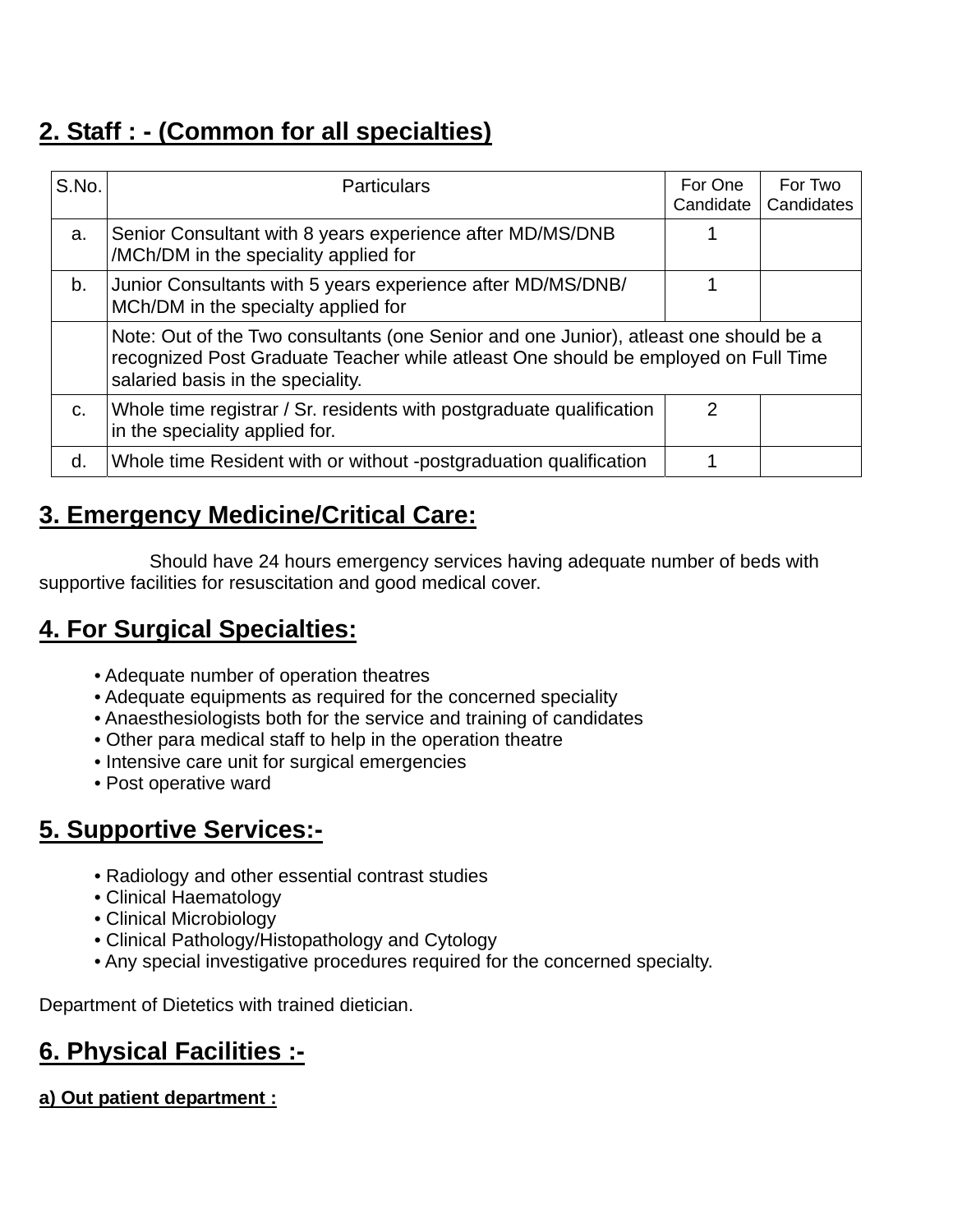The hospital should possess adequate space for

- Registration of patients' along with facilities for record keeping.
- Adequate number of rooms for examining the patients in privacy.
- Case conference room (OPD) teaching room.
- One or more side rooms for OPD procedures such as pleural aspirations dressings, plaster application, minor operation room etc.
- Site laboratory to provide immediate facilities for routine investigative procedures.

#### **b) Inpatient Department :-**

 The hospital should possess adequate space for doctor's duty room with attached toilet, adequate space for each bed and in between for side laboratory, for clinical investigations and separate room for clinical conference (ward teaching).

## **7. Training in Basic Sciences:**

 The hospital seeking accreditation should arrange appropriate number of lectures / demonstrations / group discussions / seminars in Basic sciences as related to the specialty concerned.

The institution may also arrange for training in all Basic Sciences as per the Syllabus.

### **8. Training Schedule :**

 The hospital must arrange for didactic lectures, special clinics as related to concerned specialty, clinical meetings / group discussions / seminars / workshops / Inter unit departmental meetings / journal clubs etc.

 The hospital applying for accreditation must have a good Library with adequate number of Standard text books of latest edition & Journals, in the specialty in which the accreditation is sought. Facilities for students to study and consult the textbooks and journals with trained librarian to cater to the needs of the students. The library should be open even on Sundays and holidays.

#### **9. Library facilities :**

The minimal learning resources in the Accredited/institutions/hospitals should be as follows:

- Standard latest editions of post-graduate text books in the subject.
- Internet access to trainees with institutional subscription to e-libraries and journals (like DELNET etc).
- Journals in the subject (at least one international and one national)

### **10. Record Keeping:-**

Good record department with follow up record.

 Please note that the above guidelines may change depending upon the decision taken by the University.